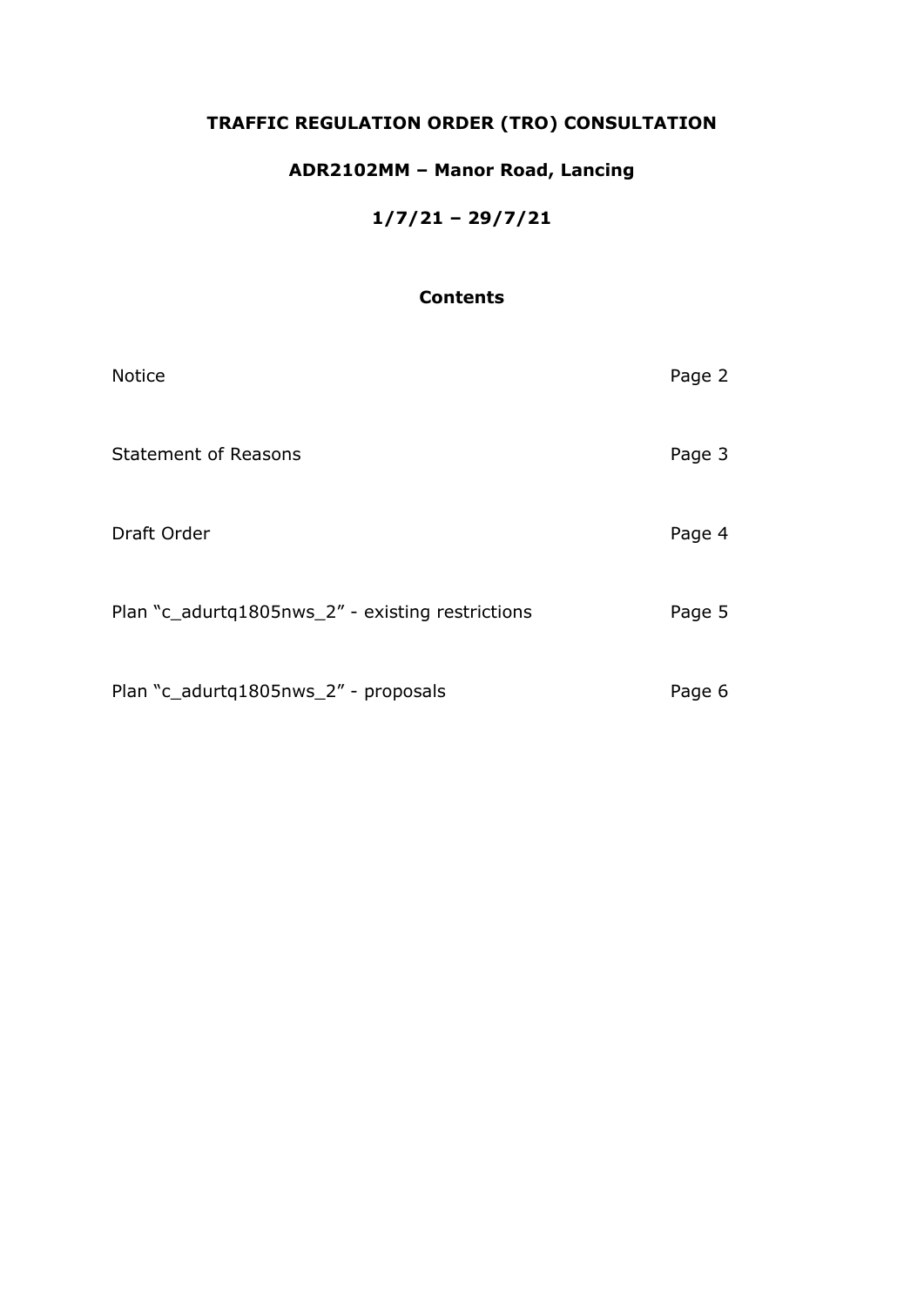#### **West Sussex County Council ((Adur District) (Parking Places & Traffic Regulation) (Consolidation) Order 2009)**

### **(Lancing: Manor Road Amendment) Order 2021**

NOTICE is hereby given that West Sussex County Council proposes to make a permanent Traffic regulation Order under the provisions of the Road Traffic Regulation Act 1984, the effect of which will be to prohibit waiting at any time (introduce double yellow lines) on lengths of both sides of Manor Road in Lancing, between its junctions with First Avenue and Mill Road.

Full details of the proposals in this notice can be viewed on the Traffic Regulation Order page of the West Sussex County Council website. The [website](https://www.westsussex.gov.uk/roads-and-travel/traffic-regulation-orders/) includes a response form for any comments or objections.

Due to current social distancing requirements, paper copies of documents will not be available to view in council offices or libraries. People without access to a computer who wish to view details of the scheme should telephone the West Sussex County Council Contact Centre on 01243 642105 to receive the documents by post.

Any comments or objections about the proposal must be received before 29 July 2021. These may be submitted via the response form on the website mentioned above, by email to tro.consultation@westsussex.gov.uk or in writing to TRO Team, West Sussex County Council, The Grange, Tower Street, Chichester, PO19 1RH. For legal reasons, only correspondence including a full name and address will be considered. Please quote reference ADR2102-MM in all correspondence.

Dated this 1<sup>st</sup> day of July 2021. Director of Law & Assurance, County Hall, Chichester.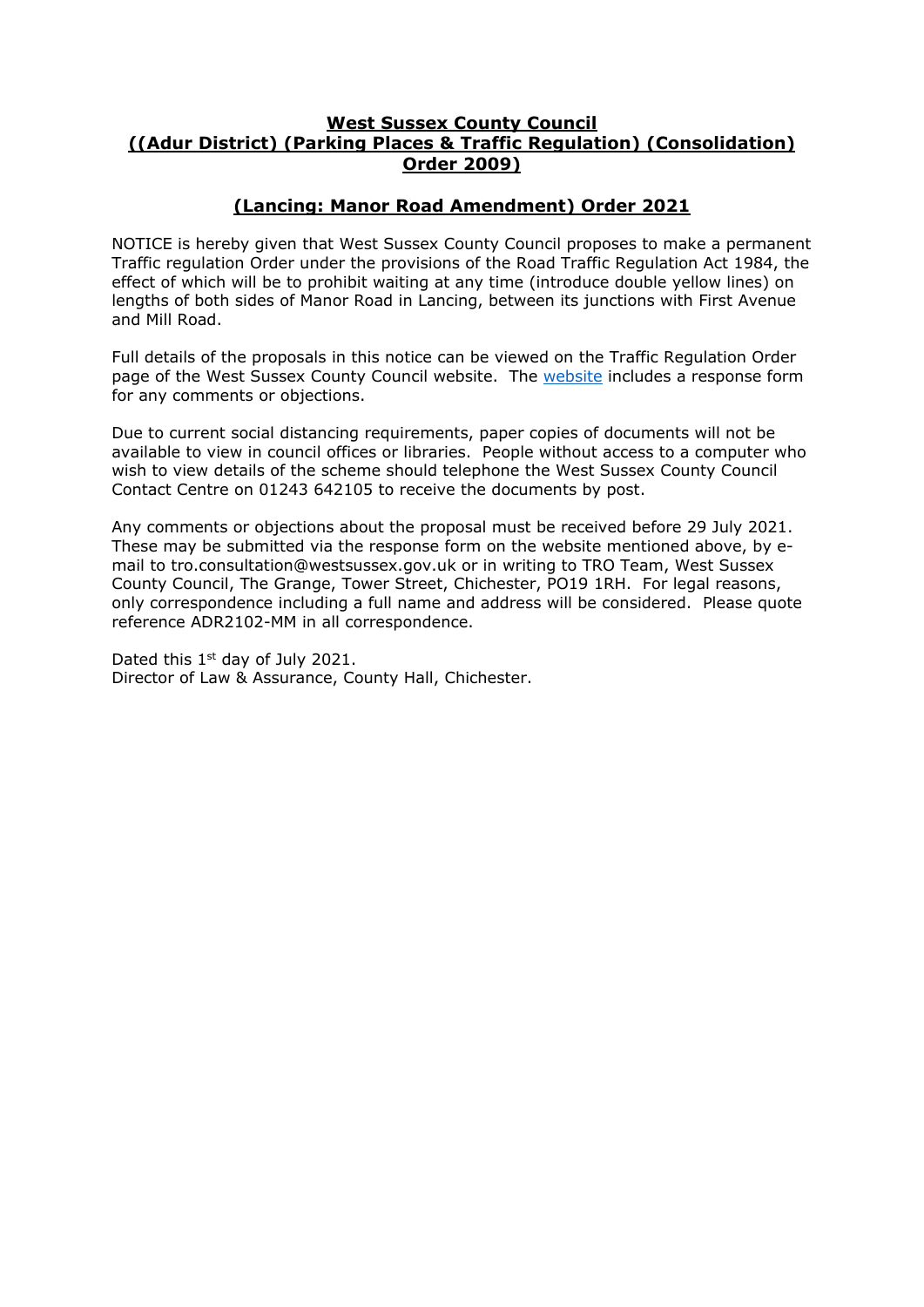### **West Sussex County Council ((Adur District) (Parking Places & Traffic Regulation) (Consolidation) Order 2009)**

### **(Lancing: Manor Road Amendment) Order 2021**

### **Statement of Reasons for Proposing to Make the Order**

West Sussex County Council proposes to make a permanent Traffic Regulation Order that will prohibit waiting at any time (introduce double yellow lines) on lengths of both sides of Manor Road in Lancing, between its junctions with First Avenue and Mill Road.

Concerns have been raised that large numbers of vehicles parking on this length of road during school pick up and drop off times obstruct the vision of pedestrians crossing the road, which is a particular hazard for schoolchildren. In addition when the car park at the Miller & Carter Steakhouse is full, additional vehicles park on Manor Road between First Avenue and Mill Lane, reducing visibility on the bend in the road and at the nearby junctions, including the accesses to the car park at the restaurant.

To resolve these issues a scheme of restrictions has been designed to prohibit parking on the south side of Manor Road between First Avenue and Mill Lane and to extend the existing restriction on the north side of the road at its junction with Mill Lane to improve visibility at the junction.

The new order is therefore proposed to avoid danger to persons or other traffic using the affected length of road.

The attached drawing, numbered TQ1805NWS shows the lengths of road affected by the proposed order.

Director of Law & Assurance 15 April 2021 ADR2102-MM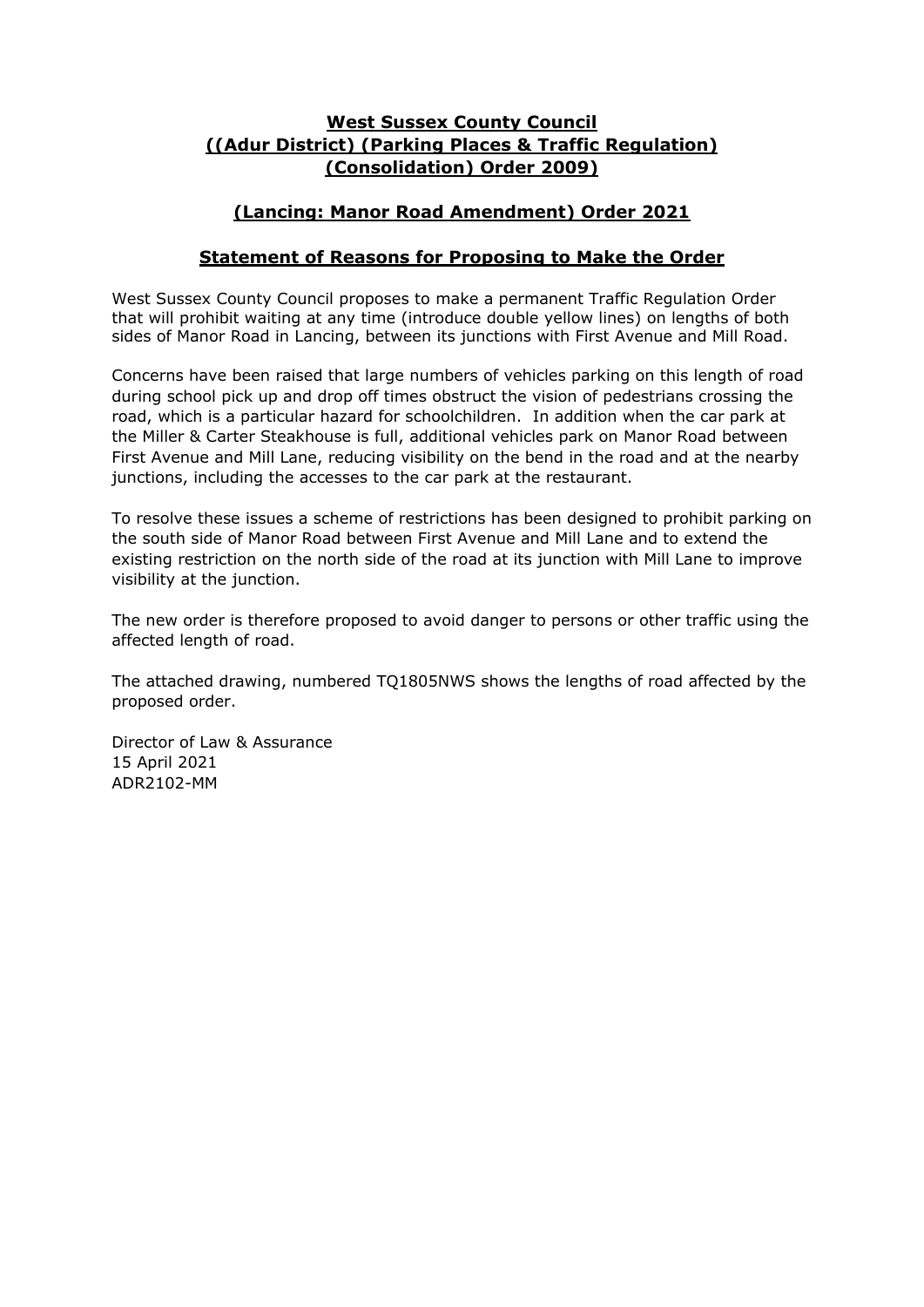### **WEST SUSSEX COUNTY COUNCIL ((ADUR DISTRICT) (PARKING PLACES & TRAFFIC REGULATION) (CONSOLIDATION) ORDER 2009)**

## **(LANCING: MANOR ROAD AMENDMENT) ORDER 2021**

West Sussex County Council in exercise of their powers under Sections 1 (a) 2 (1) and (2), 4 (2), 45. 46. 49 and 53 and Part IV of Schedule 9 of the Road Traffic Regulation Act 1984 ("the Act") as amended and of all other enabling powers and after consultation with the Chief Officer of Police in accordance with Part III of Schedule 9 to the Act hereby make the following Order:-

- 1. The Order shall come into operation on the \*\*\*\*\* day of \*\*\*\*\* 2021 and may be cited as "West Sussex County Council) ((Adur District) (Parking Places & Traffic Regulation) (Consolidation) Order 2009) (Lancing: Manor Road) Order 2021".
- 2. The "West Sussex County Council ((Adur District) (Parking Places & Traffic Regulation) (Consolidation) Order 2009" is hereby amended by the replacement of the plan specified in the First Schedule to this Order, with the plan specified in the Second Schedule, attached hereto.

#### **FIRST SCHEDULE Plan to be Replaced**

TQ1805NWS (Issue Number 1)

#### **SECOND SCHEDULE Replacement Plan**

TQ1805NWS (Issue Number 2)

) ) )

)

)

)

)

)

)

)

| THE Common Seal of THE<br>WEST SUSSEX COUNTY COUNCIL<br>Was hereto affixed the |      |
|--------------------------------------------------------------------------------|------|
| day of                                                                         | 2021 |
|                                                                                |      |
| <b>Authorised Signatory</b>                                                    |      |

Authorised Signatory ADR2102-MM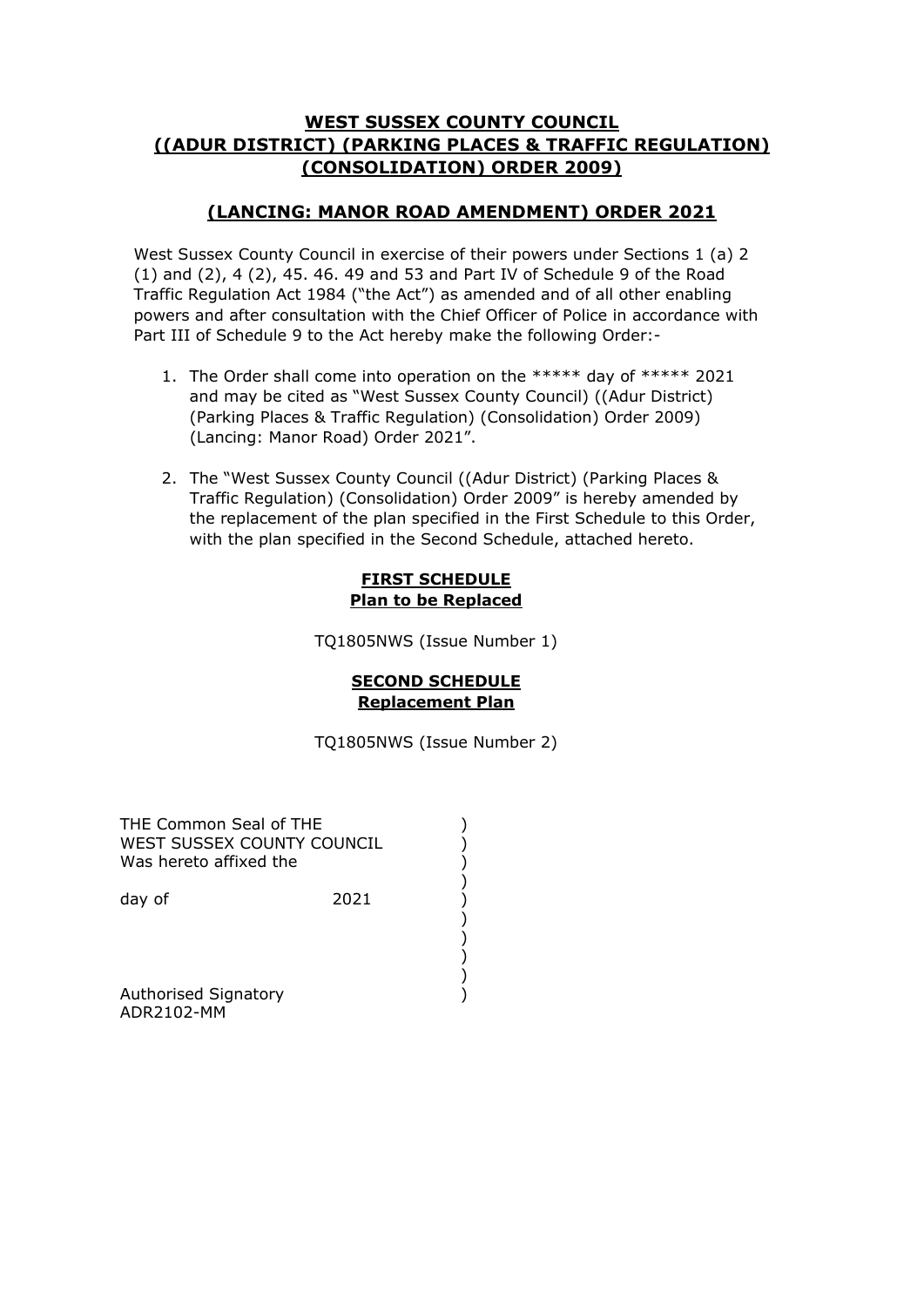